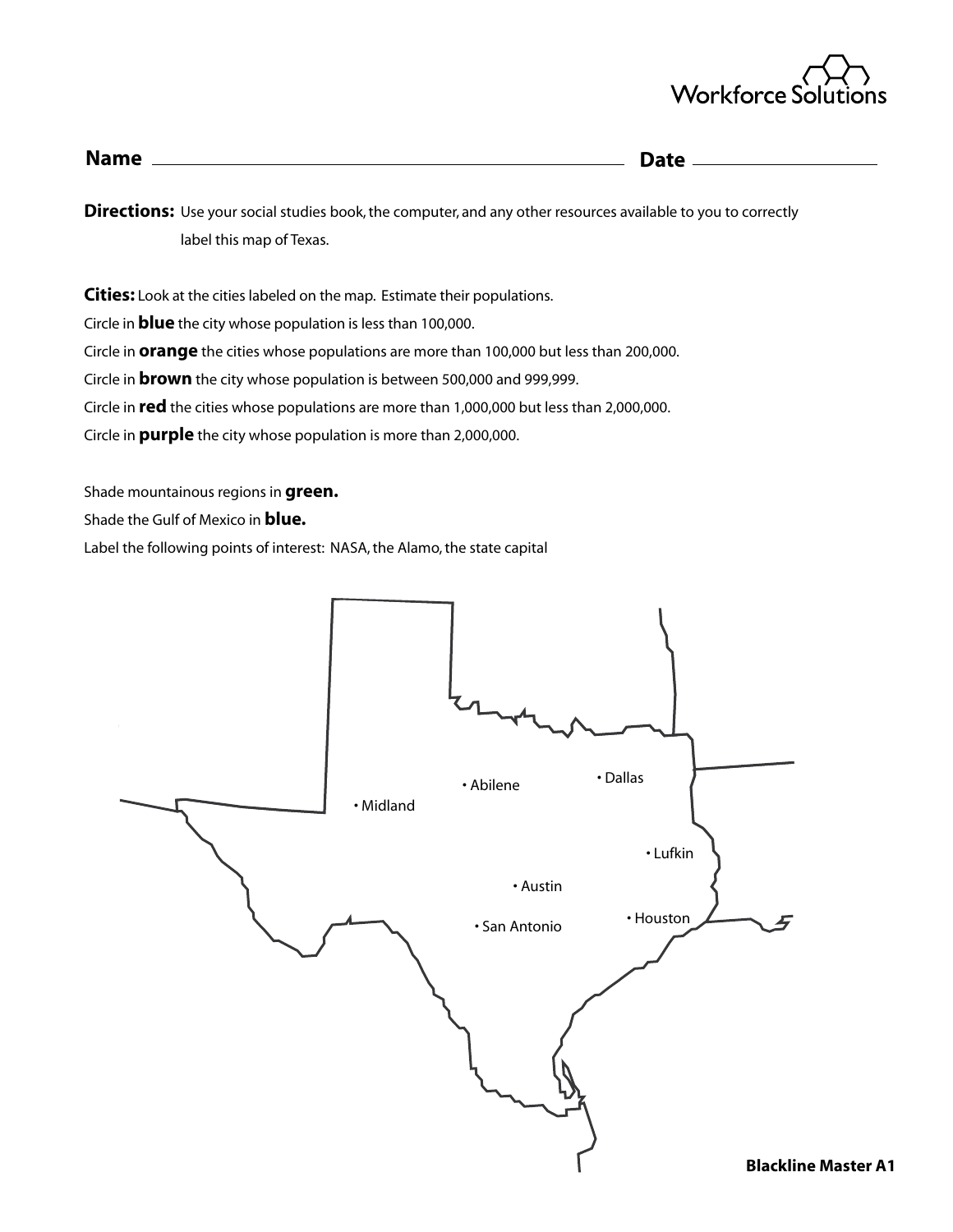

| <b>Directions:</b> Using the map from A1, work individually or in groups to analyze your data and research: |    |
|-------------------------------------------------------------------------------------------------------------|----|
| 1. Choose three cities from the map. What makes each city unique?                                           |    |
|                                                                                                             | a. |
|                                                                                                             | b. |
|                                                                                                             |    |
|                                                                                                             |    |

**2. Choose one of the cities from 1a–c above and list three jobs that might be found in this city that are less likely to be found in the other cities. Be prepared to briefly explain why.**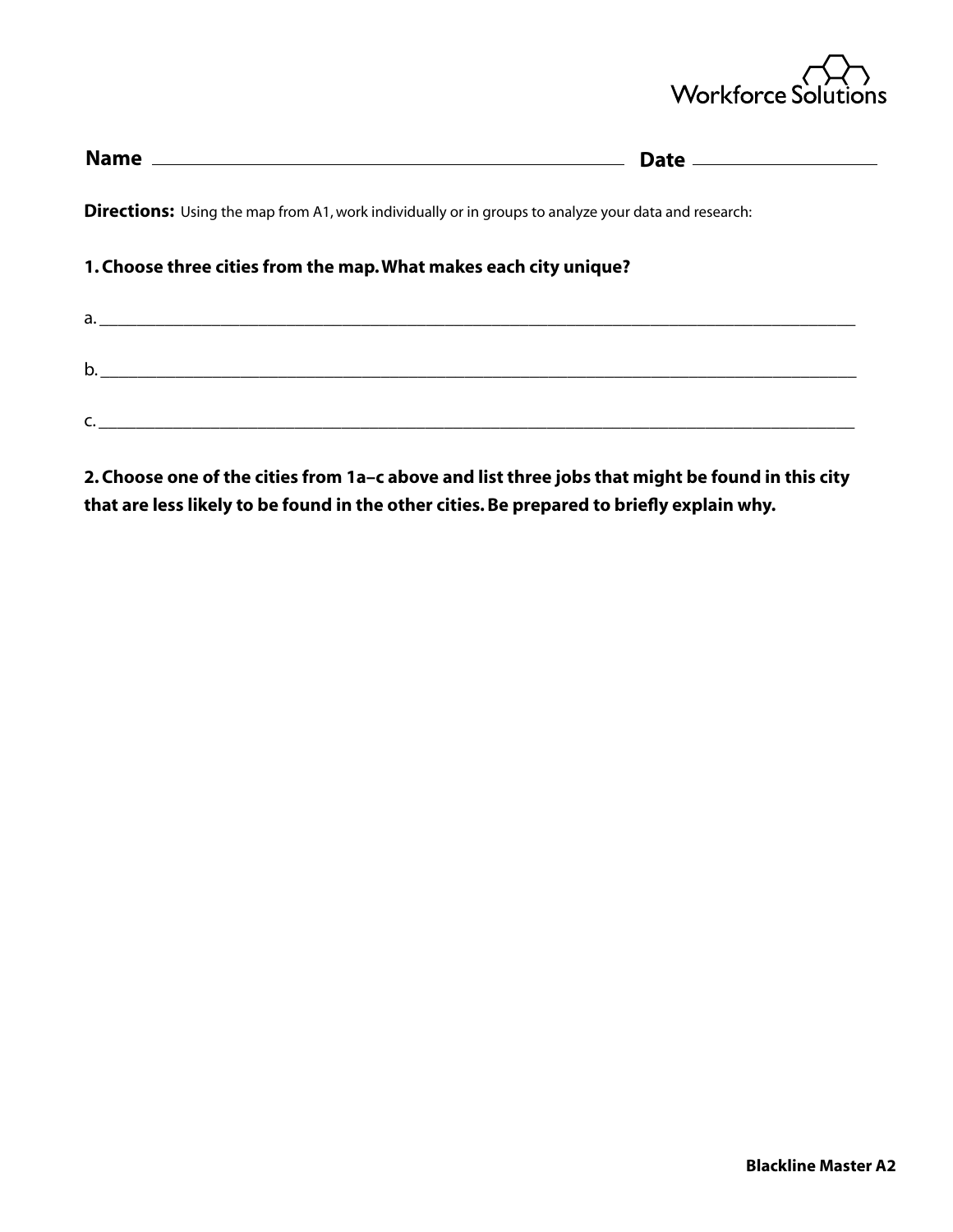# **Employment in Texas**



#### **Houston –** *population 2,099,451*

| <b>Job</b>                        | <b>Education Needed</b>    | <b>Salary</b> | <b>Annual Job</b><br><b>Openings</b> |
|-----------------------------------|----------------------------|---------------|--------------------------------------|
| Geologist/Geoscientist            | Master's Degree            | \$128,190.00  | 310                                  |
| Engineer                          | <b>Bachelor's Degree</b>   | \$94,155.00   | 2,245                                |
| Computer Software Developer       | <b>Bachelor's Degree</b>   | \$91,478.00   | 635                                  |
| <b>Registered Nurse</b>           | <b>Associate Degree</b>    | \$71,614.00   | 2,470                                |
| <b>Chemical Plant Operator</b>    | High School Diploma        | \$68,474.00   | 195                                  |
| <b>Accountant &amp; Auditor</b>   | <b>Bachelor's Degree</b>   | \$64,854.00   | 1,155                                |
| Radiologic Technologist           | <b>Associate Degree</b>    | \$54,642.00   | 215                                  |
| Police Officer                    | <b>Associate Degree</b>    | \$49,782.00   | 480                                  |
| Plumber, Pipefitter & Steamfitter | High School Diploma        | \$49,088.00   | 520                                  |
| <b>Teacher</b>                    | <b>Bachelor's Degree</b>   | \$45,651.00   | 7,365                                |
| Electrician                       | High School Diploma        | \$44,574.00   | 655                                  |
| Welder                            | <b>Vocational Training</b> | \$37,294.00   | 830                                  |

### **Dallas –** *population: 1,197,816*

| Job                                    | <b>Education Needed</b>  | <b>Salary</b> | <b>Annual Job</b><br><b>Openings</b> |
|----------------------------------------|--------------------------|---------------|--------------------------------------|
| <b>Computer Software Developer</b>     | <b>Bachelor's Degree</b> | \$87,025.00   | 715                                  |
| <b>Accountant &amp; Auditor</b>        | <b>Bachelor's Degree</b> | \$66,099.00   | 745                                  |
| <b>Registered Nurse</b>                | Associate Degree         | \$63,845.00   | 1.005                                |
| Teacher                                | <b>Bachelor's Degree</b> | \$42,799.00   | 2,440                                |
| <b>Customer Service Representative</b> | High School Diploma      | \$32,374.00   | 2,305                                |

### **Austin –** *population: 790,390*

| Job                                    | <b>Education Needed</b>  | <b>Salary</b> | <b>Annual Job</b><br><b>Openings</b> |
|----------------------------------------|--------------------------|---------------|--------------------------------------|
| <b>Computer Systems Analyst</b>        | <b>Bachelor's Degree</b> | \$79,224.00   | 265                                  |
| <b>Accountant &amp; Auditor</b>        | <b>Bachelor's Degree</b> | \$69,465.00   | 245                                  |
| <b>Registered Nurse</b>                | <b>Associate Degree</b>  | \$60,942.00   | 420                                  |
| Teacher                                | <b>Bachelor's Degree</b> | \$42,444.00   | 890                                  |
| <b>Customer Service Representative</b> | High School Diploma      | \$30,135.00   | 755                                  |

## **Lufkin –** *population: 35,067*

| Job                     | <b>Education Needed</b>    | <b>Salary</b> | <b>Annual Job</b><br><b>Openings</b> |
|-------------------------|----------------------------|---------------|--------------------------------------|
| <b>Registered Nurse</b> | Associate Degree           | \$53,750.00   | 100                                  |
| Teacher                 | <b>Bachelor's Degree</b>   | \$38,774.00   | 315                                  |
| Welder                  | <b>Vocational Training</b> | \$33,859.00   | 30                                   |
| Police Officer          | High School Diploma        | \$33,154.00   | 45                                   |
| Farmer & Rancher        | High School Diploma        | private       | 140                                  |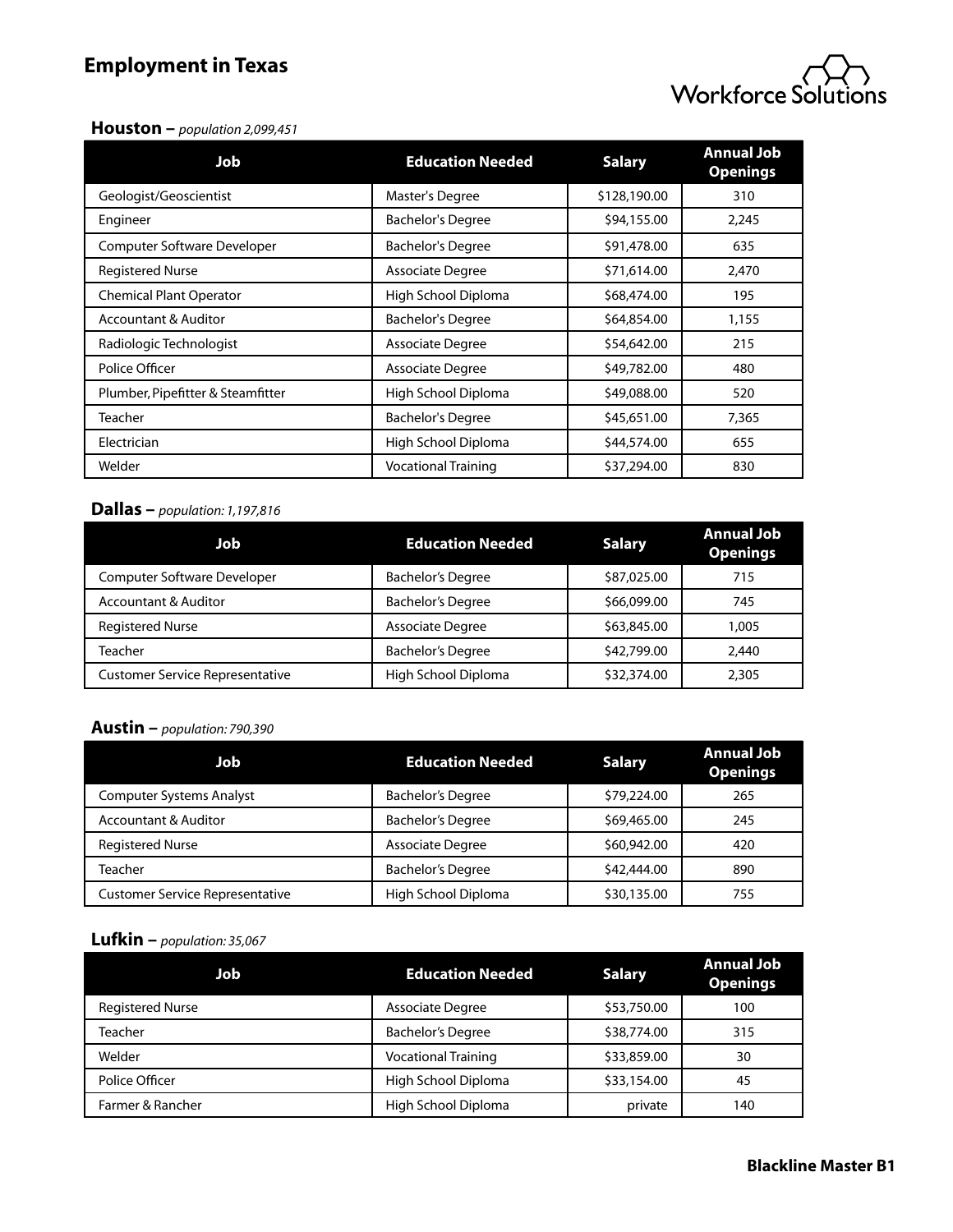# **Employment in Texas**



### **Midland –** *population 136,872*

| Job                                         | <b>Education Needed</b>  | <b>Salary</b> | <b>Annual Job</b><br><b>Openings</b> |
|---------------------------------------------|--------------------------|---------------|--------------------------------------|
| <b>Registered Nurse</b>                     | <b>Associate Degree</b>  | \$67,265.00   | 130                                  |
| <b>Accountant &amp; Auditor</b>             | <b>Bachelor's Degree</b> | \$56,869.00   | 70                                   |
| Teacher                                     | <b>Bachelor's Degree</b> | \$42,889.00   | 435                                  |
| Service Unit Operator, Oil, Gas, and Mining | High School Diploma      | \$36,115.00   | 70                                   |
| <b>Truck Driver</b>                         | High School Diploma      | \$32,480.00   | 115                                  |

### **Abilene –** *population: 117,063*

| Job                             | <b>Education Needed</b>  | <b>Salary</b> | <b>Annual Job</b><br><b>Openings</b> |
|---------------------------------|--------------------------|---------------|--------------------------------------|
| <b>Registered Nurse</b>         | Associate Degree         | \$52,421.00   | 135                                  |
| <b>Accountant &amp; Auditor</b> | <b>Bachelor's Degree</b> | \$45,172.00   | 35                                   |
| Teacher                         | <b>Bachelor's Degree</b> | \$40,467.00   | 245                                  |
| <b>Truck Driver</b>             | High School Diploma      | \$32,341.00   | 65                                   |
| Farmer & Rancher                | High School Diploma      | private       | 310                                  |

*\* Population data from 2010 census data. Houston employment data gained from latest labor market information. Employment data for other cities secured from available resources.*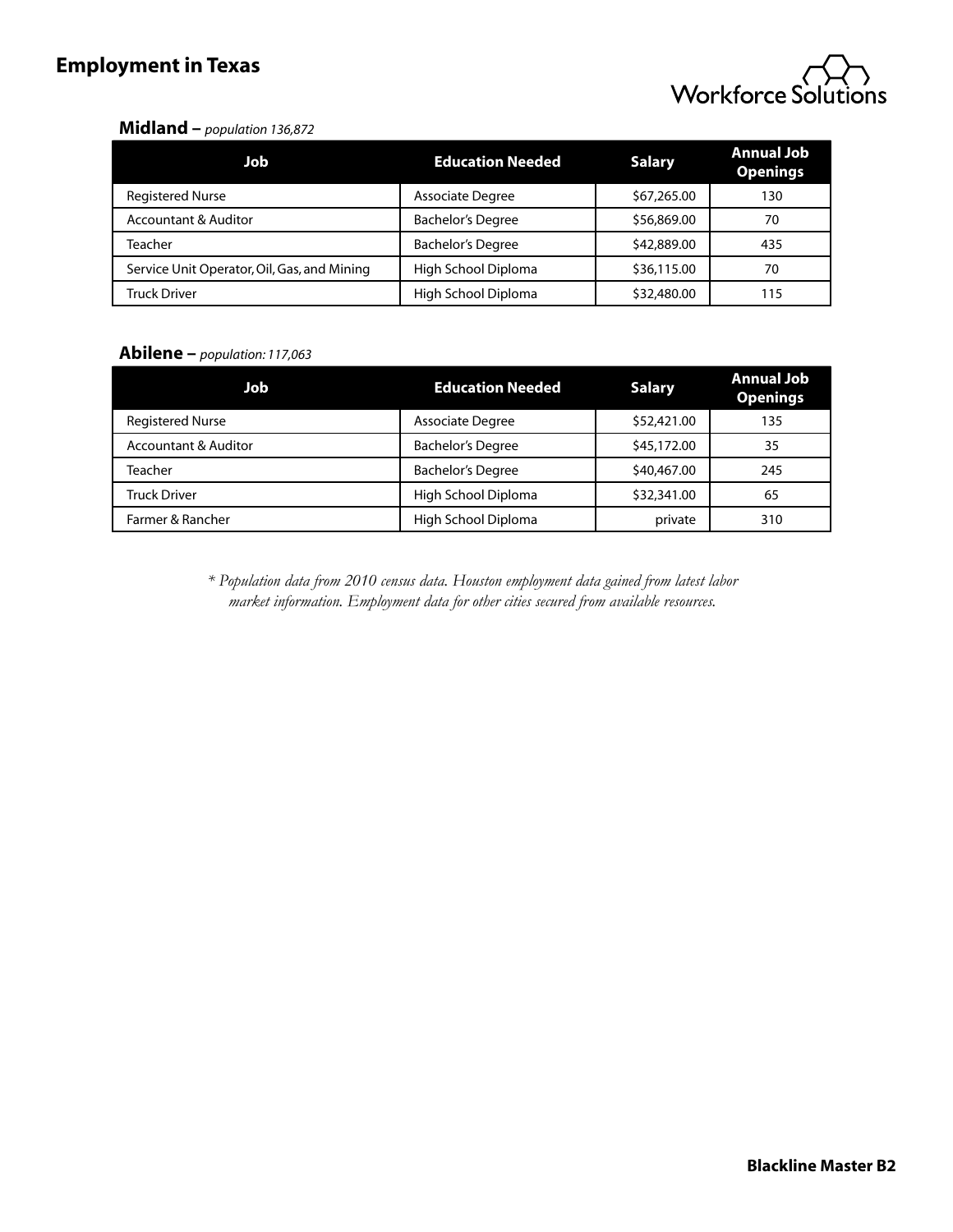

Look at the areas that have small populations. What do you notice about the jobs those areas need? Why do you think you see that?

What similarities do you see between all of the cities? Why do you think that is?

| bout the jobs those areas need: $\bm{v}$ rify do you think you see that: |
|--------------------------------------------------------------------------|
|                                                                          |
|                                                                          |
|                                                                          |
|                                                                          |
|                                                                          |
|                                                                          |
|                                                                          |
|                                                                          |
|                                                                          |
|                                                                          |
|                                                                          |
|                                                                          |
|                                                                          |
|                                                                          |
|                                                                          |
|                                                                          |
|                                                                          |
|                                                                          |
|                                                                          |

Why do you think Midland & Abilene need oil and gas operators?

Why do you think that Houston needs trained oil refiners?

Do places of interest, such as the state capital, the Alamo, and NASA impact the career needs of their home city? If so, how? If not, why not?

Look at the areas that have large populations. What do you notice about the jobs those cities need? Why do you think that is?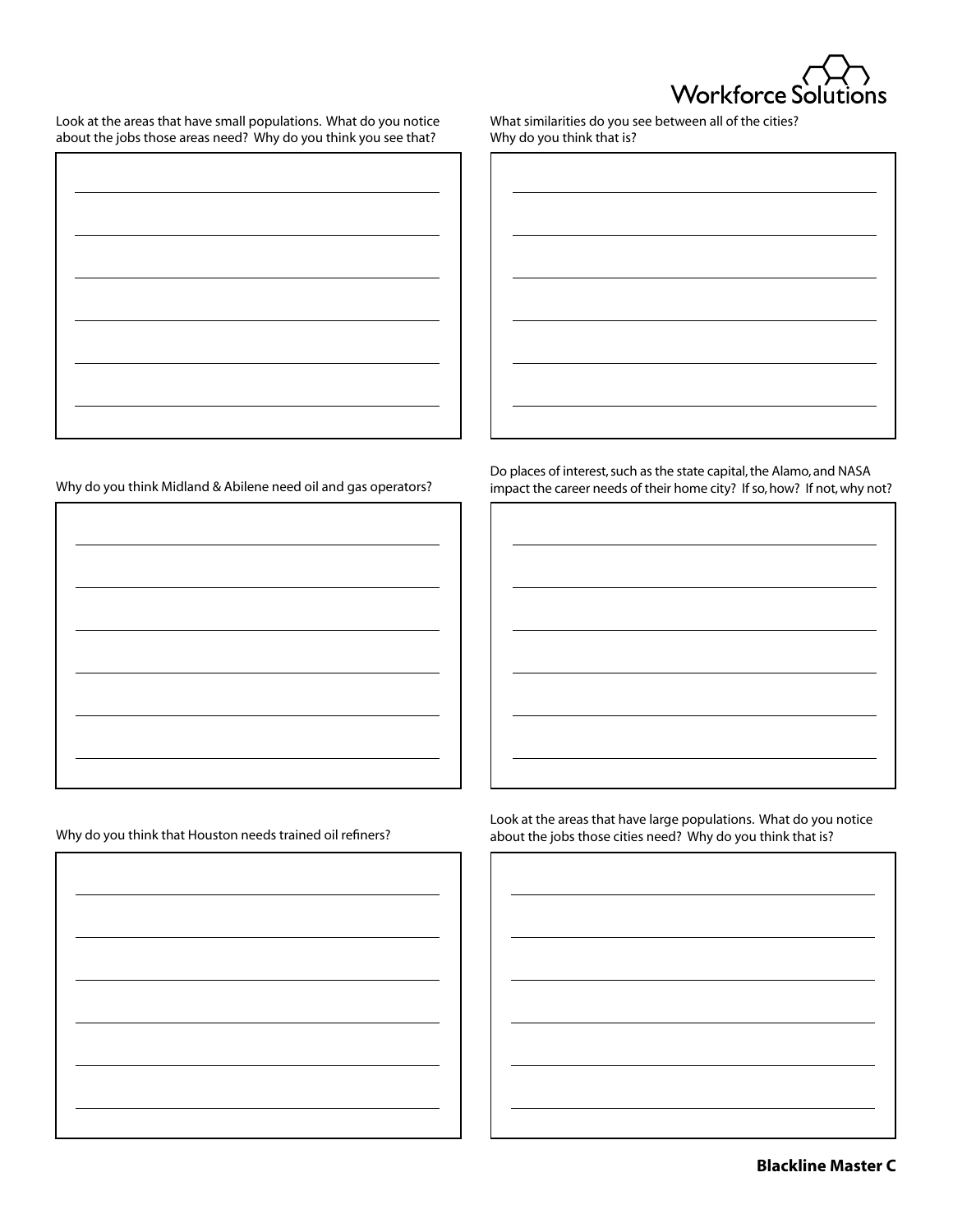

| <b>Name</b> | JAI P |
|-------------|-------|
|             | ---   |

## **Careers in the Gulf Coast Region**

**Directions:** Visit the Web site, **wrksolutions.com/whenigrowup** to research one of the careers. After you watch the video about your career, check out the Workforce Solutions Web site, **wrksolutions.com/jobs/focuson.html**. Use their "Focus On" guides to help you with your research.

Use this table to help you with your research.

The career I am researching is \_\_\_\_\_\_\_\_\_\_\_\_\_\_\_\_\_\_\_\_\_\_\_\_\_\_\_\_\_\_\_\_\_\_\_\_\_\_\_\_.

| <b>Question</b>                                                                  | <b>Answer</b> | <b>Extra Notes</b> |
|----------------------------------------------------------------------------------|---------------|--------------------|
| What does someone with this<br>career do?                                        |               |                    |
| What education does this<br>person need?                                         |               |                    |
| How much does this job pay?                                                      |               |                    |
| Why do you think this career<br>is important?                                    |               |                    |
| What do you think the Gulf<br>Coast Region would be like<br>without this career? |               |                    |